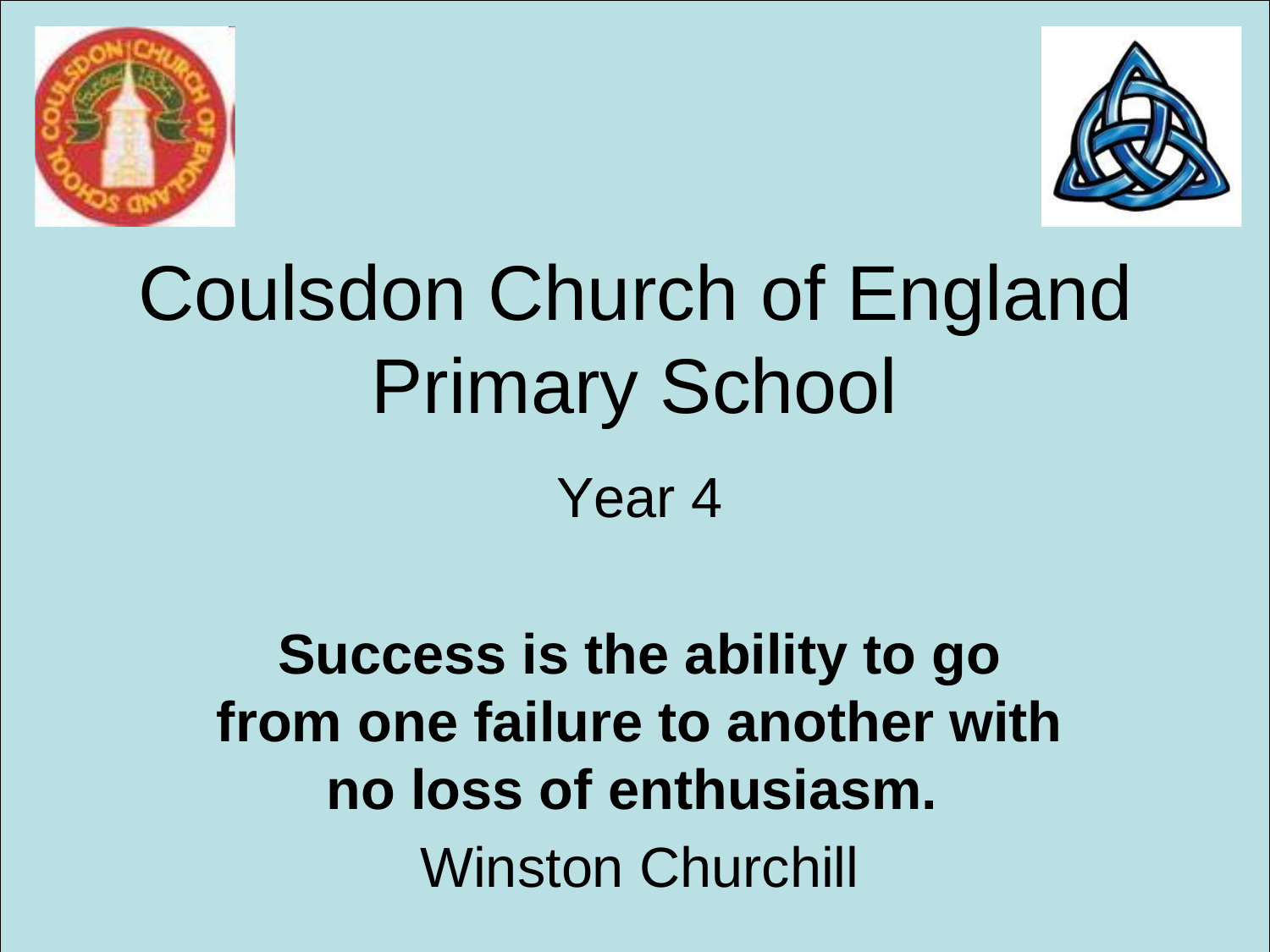## Adults in the class:

TEACHERS:

Mrs. Karen Newsome

- TA Mrs. Diane Dawson Monday, Tuesday, Wednesday and Friday mornings
- 1:1 Support Staff Miss Hazeldine and Mrs. Ronco mornings
- Mrs. Bartlett lunchtimes
- Mrs. Webb and Mrs. Coombe afternoons
- Mrs. Hollobone covering Monday and Tuesday afternoons

Please feel free to come in and speak with any of us.

If unable to do so, please contact the office where a message can be passed on to us or contact me through Google Classroom.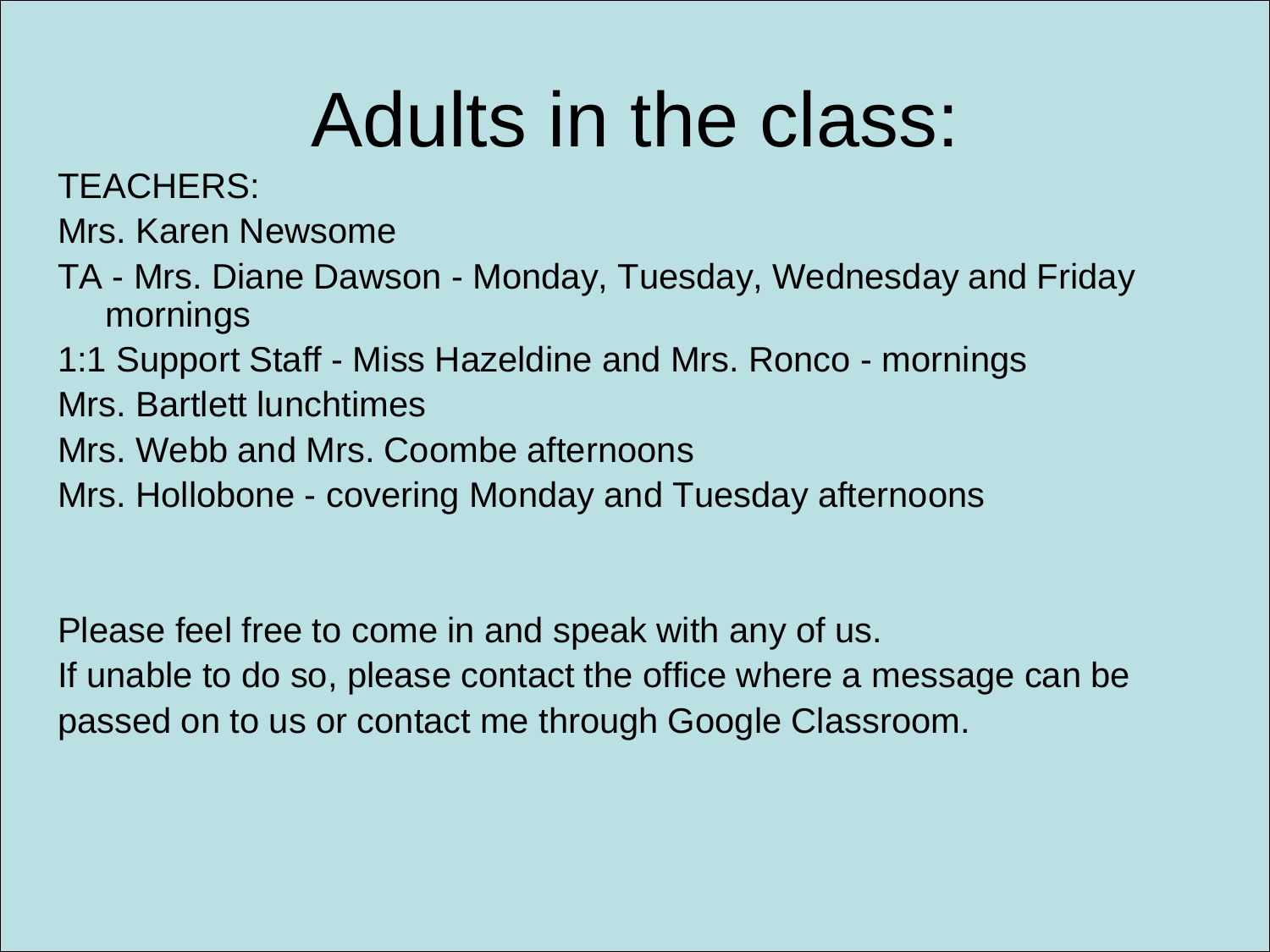

# Class Expectations

- We will be continue to use Brilliant Learning Behaviours as a way of the children looking at their attitude to learning. These are: perseverance, concentration, being a good listener, independence, reflection, self-control, motivation, good thinking and respect.
- We are also working on our Growth Mindset (changing our attitude to learning and growing our brain), where it is a good place to be to be challenged or not know an answer, (being in the pit) but it's what we do about it that is important.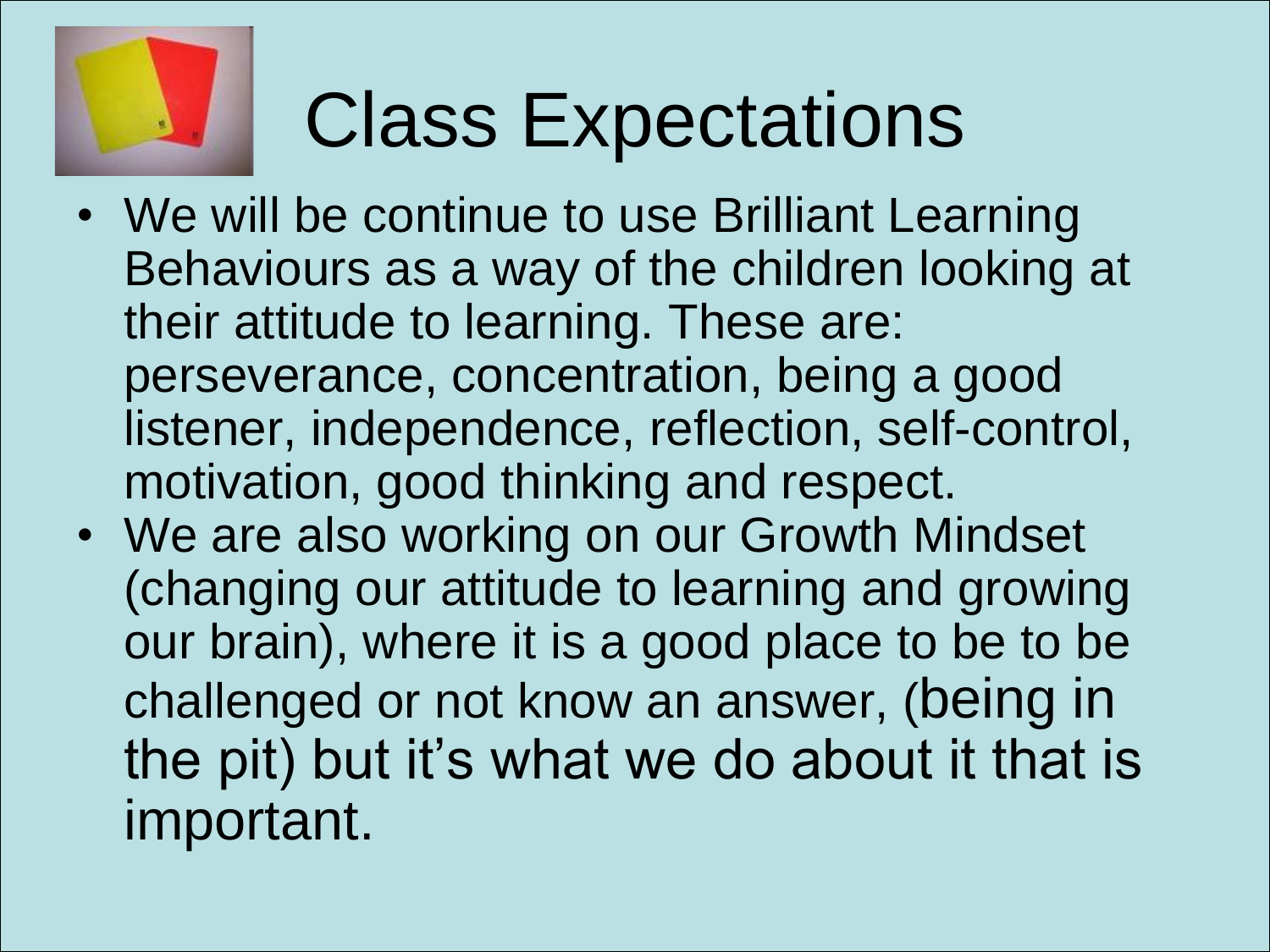## Changes in school due to Covid19

### In the Classroom:

- Children wash their hands when coming into class first thing in the morning, when going out to break, when coming in from break, before lunch, after lunch and use a sanatiser before going home.
- Children sit in rows of either 2 or 4
- Each child has their own provided pencil case, ruler, glue, scissors, whiteboard which is kept in their tray which they have out under the desk.
- Children are not allowed to walk around the classroom.
- Water bottles are kept at the desks.
- Lunch is eaten in the classroom.
- Children sit in the same seat for the week, this is then changed on Monday.
- Reading Books can be changed on a Friday - any book returned to school cannot be given out again for 3 days.

### Outside and around the school:

- Children are not allowed to mix with children from other classes (bubbles).
- Each class has their own zone in the playground to play in for the week. These are changed around each week.
- Children are not allowed to walk around the school.
- Each class has their own toilet allocated that they must use.
- Entry and exit to school has been staggered and different points of access have been allocated to different classes.
- Desks are cleaned by the class staff at breaktime and twice at lunchtime.
- Toilets are cleaned by lunchtime supervisors at lunchtime.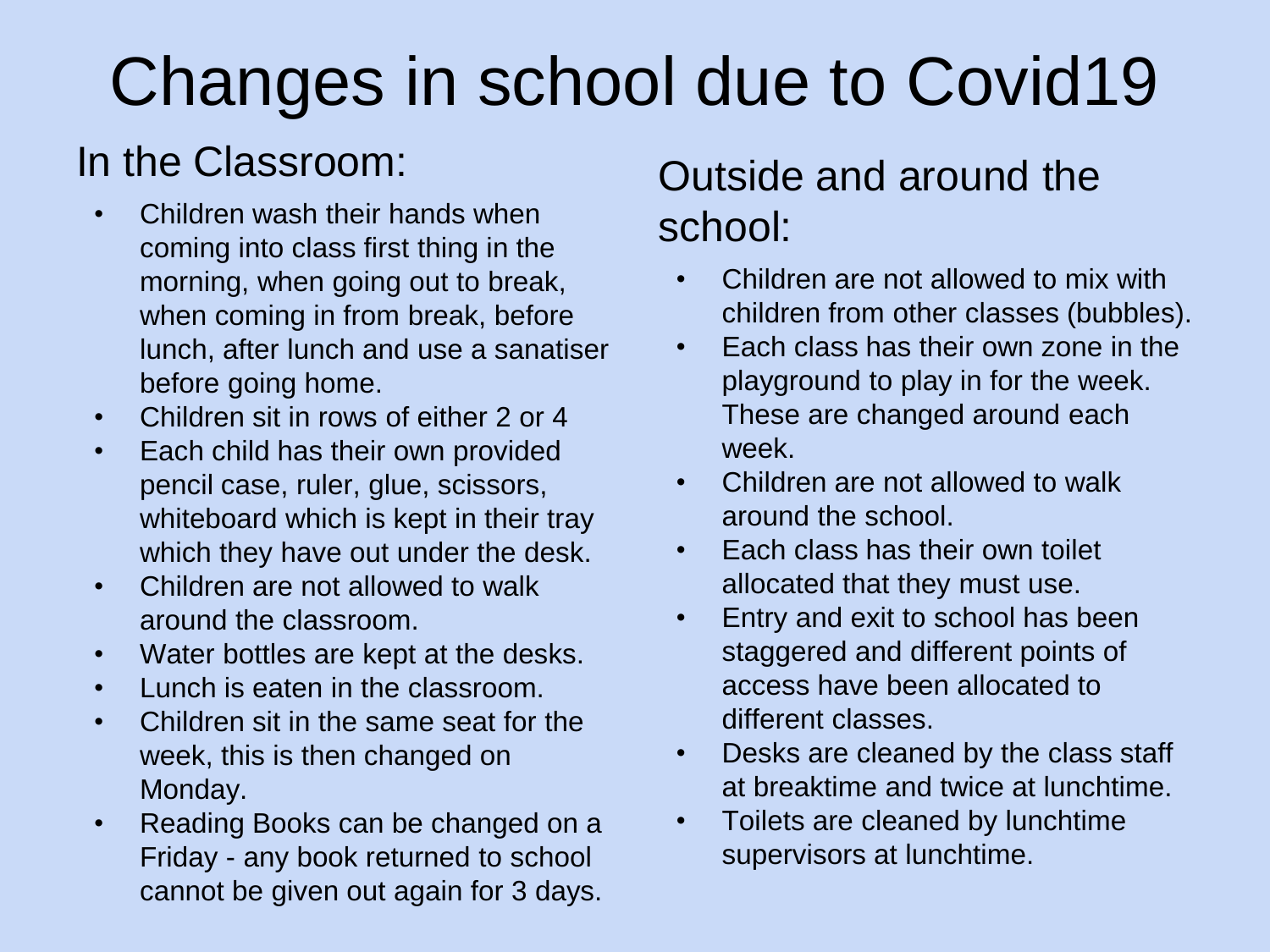

## Homework



The government recommendation as an appropriate time allocation for homework activities is Years 3 and 4 - 1.5 hours per week

This homework might include:

Daily Reading practise.

Weekly spellings - given on a Monday and tested the following Monday.

Maths activity - given on a Wednesday and due in on the following Monday.

Literacy activity - given on a Monday and due in on Friday.

RM Easimaths activities on a computer or iPad.

Times Table Rockstars on a computer or iPad.

Lexia Core5 activities on a computer or iPad for selected children.

Activities based on, or linked to, the class theme or topic (using Cornerstones Home Learning ideas).

Pre-learning tasks - researching about a topic or area about to be covered to gain prior knowledge to use in class, usually set for half term break.

Homework is designed to reinforce knowledge taught in the classroom and should not be a struggle! If there is a difficulty with a piece of homework, please come in to speak with me or write me a note.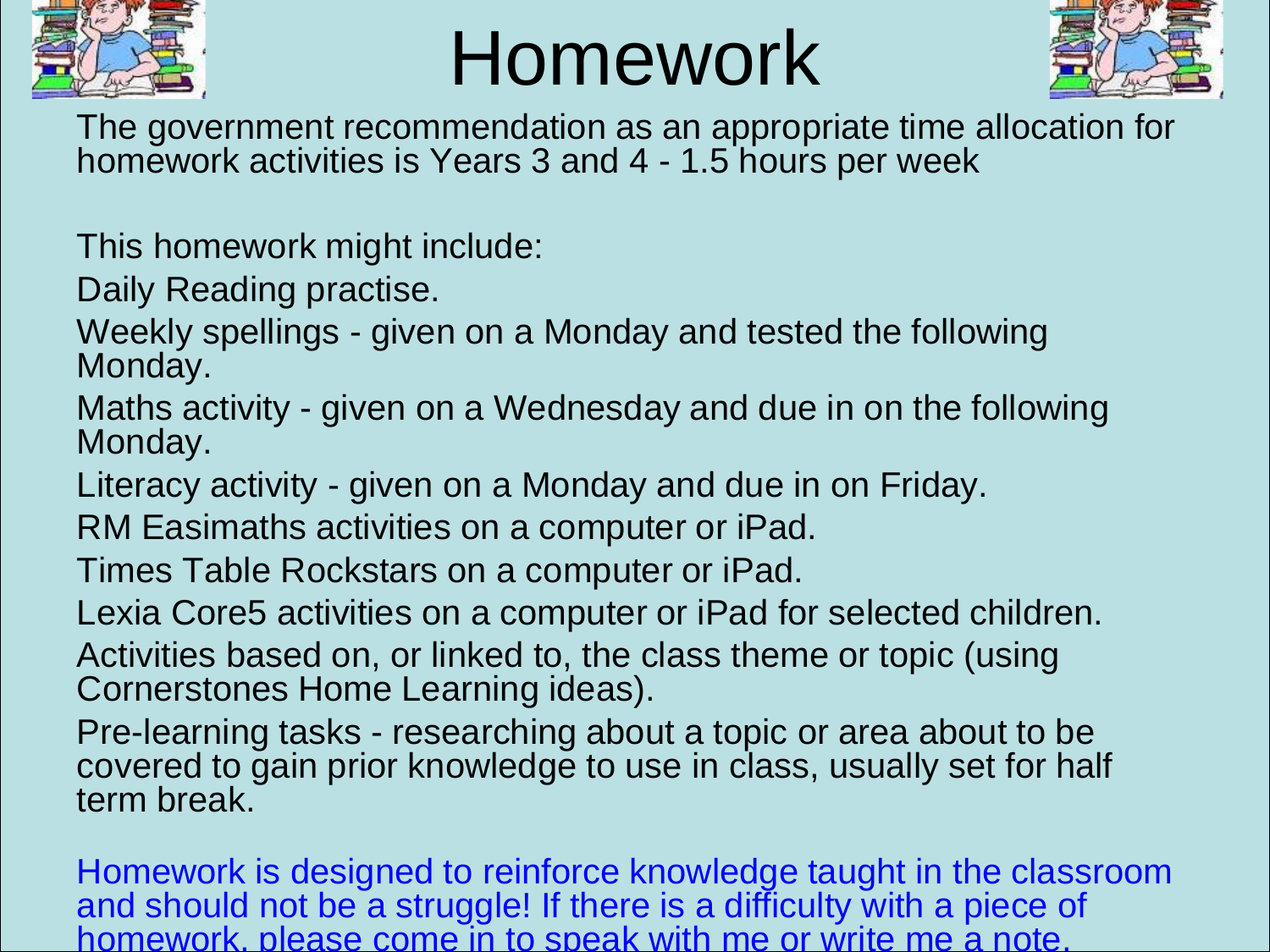## Curriculum

At Coulsdon we teach through topics.

It enhances the children's learning and increases motivation.

Where possible, links are made between our curriculum subjects and the topics.

This year the pupils will look at:

- Autumn 1 I am Warrior History Focus RE: Who is Jesus? Science: Working Scientifically Light and Sound
- Autumn 2 Misty Mountain Sierra Geography focus
- RE: Should every Christian go on a Pilgrimage?
- Is Peace the most important message of Christmas? Science: Working Scientifically Plants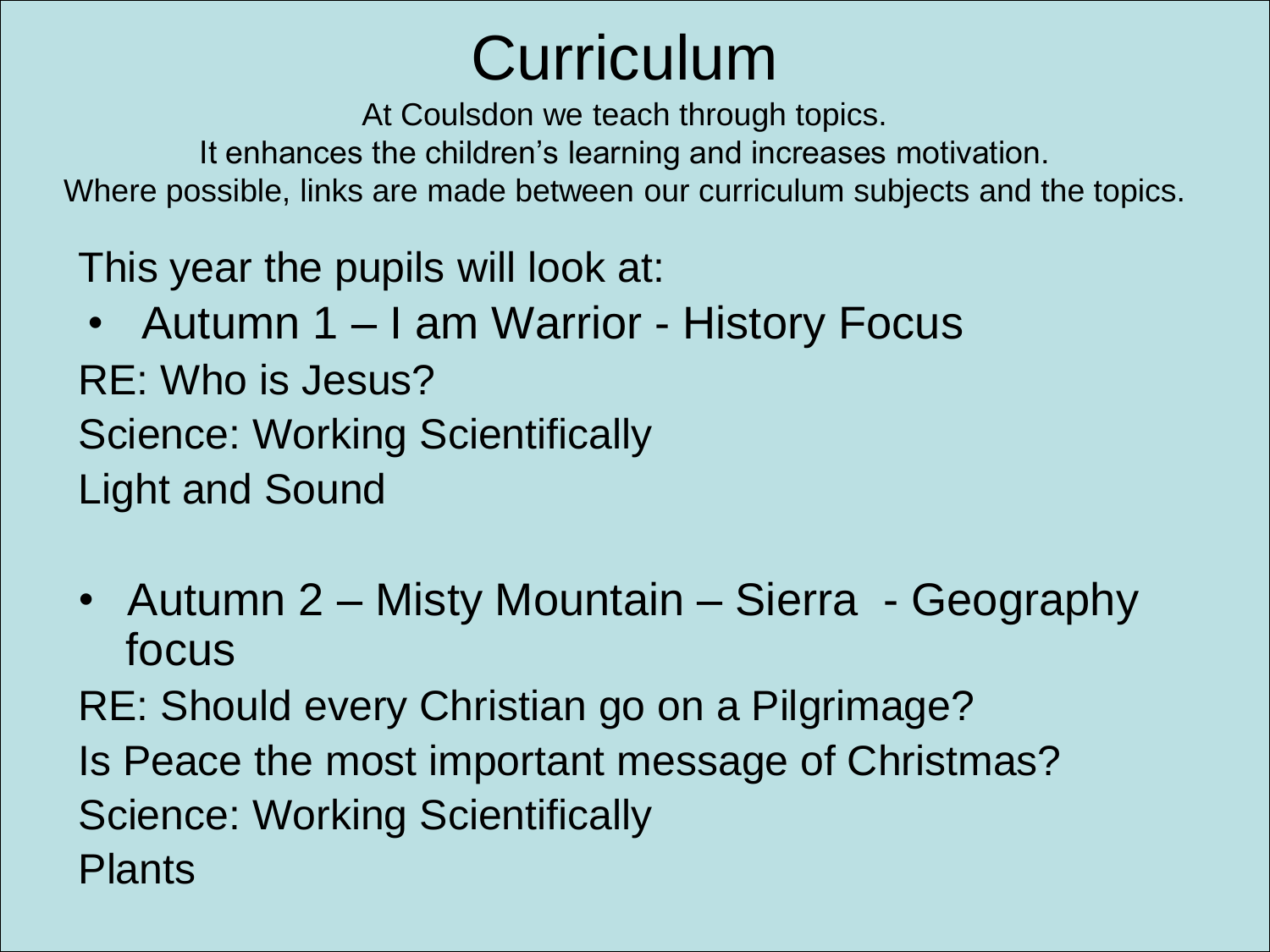## **Curriculum**

At Coulsdon we teach through topics.

It enhances the children's learning and increases motivation.

Where possible, links are made between our curriculum subjects and the topics.

- Spring 1 Burps, Bottoms and Bile Science focus
- RE: What are the 5 pillars of Islam and why are they important to Muslims?
- Science: Working Scientifically
- Forces
- Spring 2 Road Trip USA Geography Focus RE: How do Christians believe following Jesus' New Commandment and his two greatest commandments make a difference?
- Holy Communion
- Science: Working Scientifically
- Animals, including humans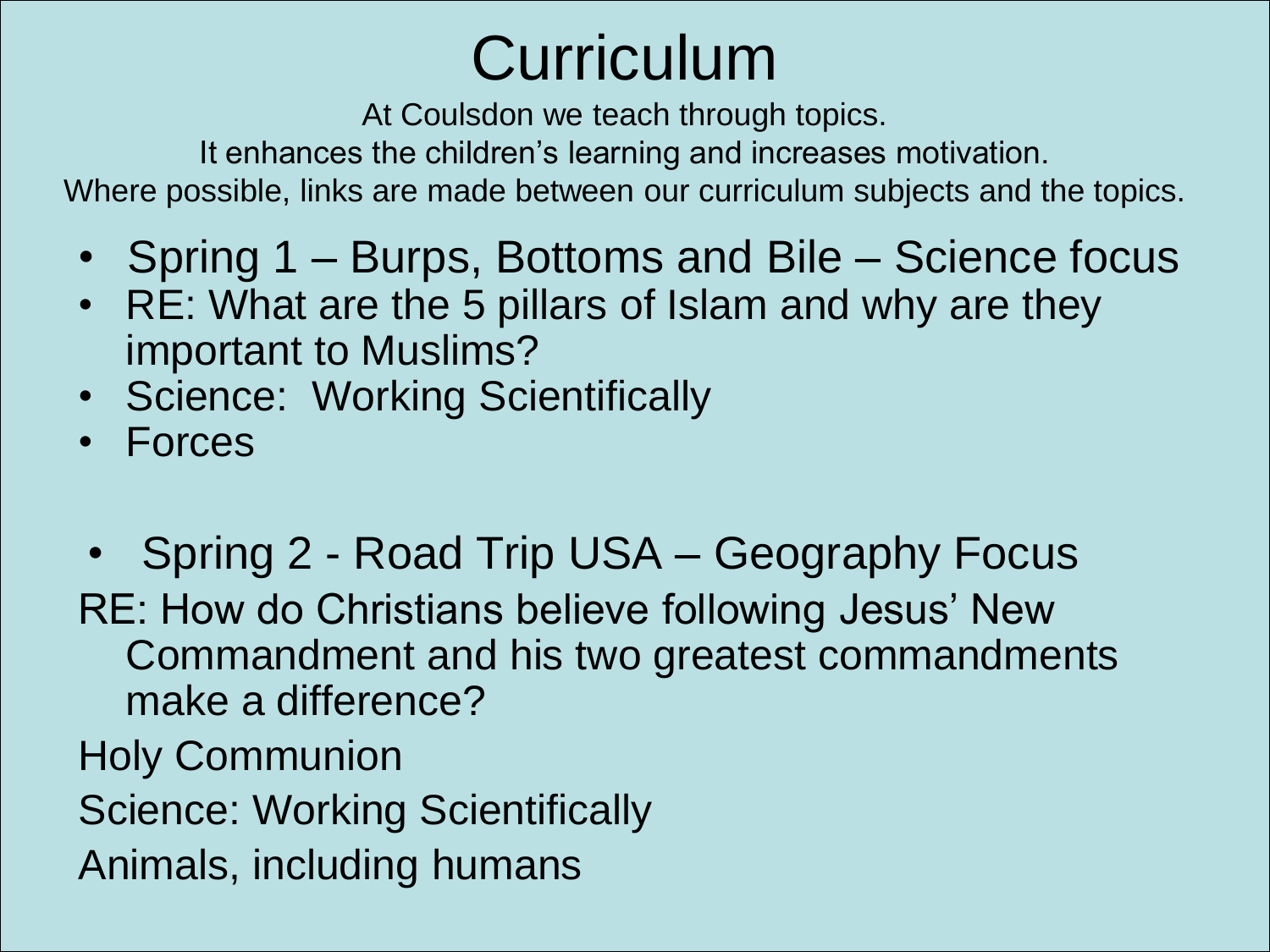### Curriculum

At Coulsdon we teach through topics.

It enhances the children's learning and increases motivation.

Where possible, links are made between our curriculum subjects and the topics.

• Summer 1 – 1066- History focus

RE: What do the miracles of Jesus Teach? Science: Working Scientifically **Electricity** 

• Summer 2 – Potions – Science focus

RE: How has the Christian message survived for over 2000 years?

Science: Working Scientifically

Substance, matter and materials

**Curriculum letters** will be sent out half termly.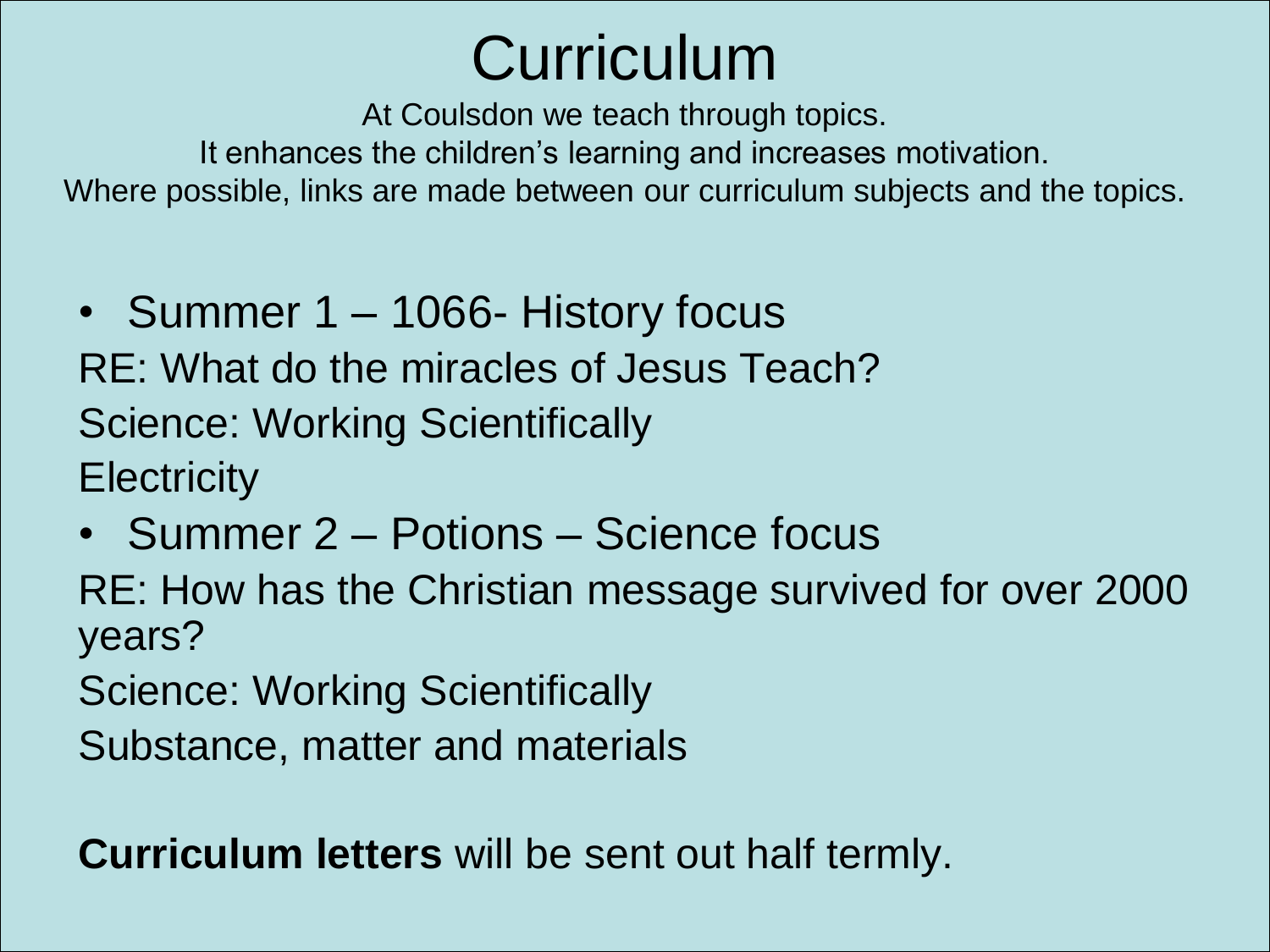

Healthy Schools



- The school are keen to promote their emphasis on keeping healthy.
- Children often like to bring in something to share with their class on their birthdays. Sadly at this time this is not allowed.
- Could parents please support this through giving their children a healthy lunchbox.
- The children have been getting very hungry through the day and we have been providing them with a plain biscuit - please feel free to bring in a sealed packet that can be shared with the class.
- Children are allowed to bring in fruit for a snack at breaktime.
- Water is available in school throughout the day. Could all pupils please have a drinks bottle with them - water bottle challenge!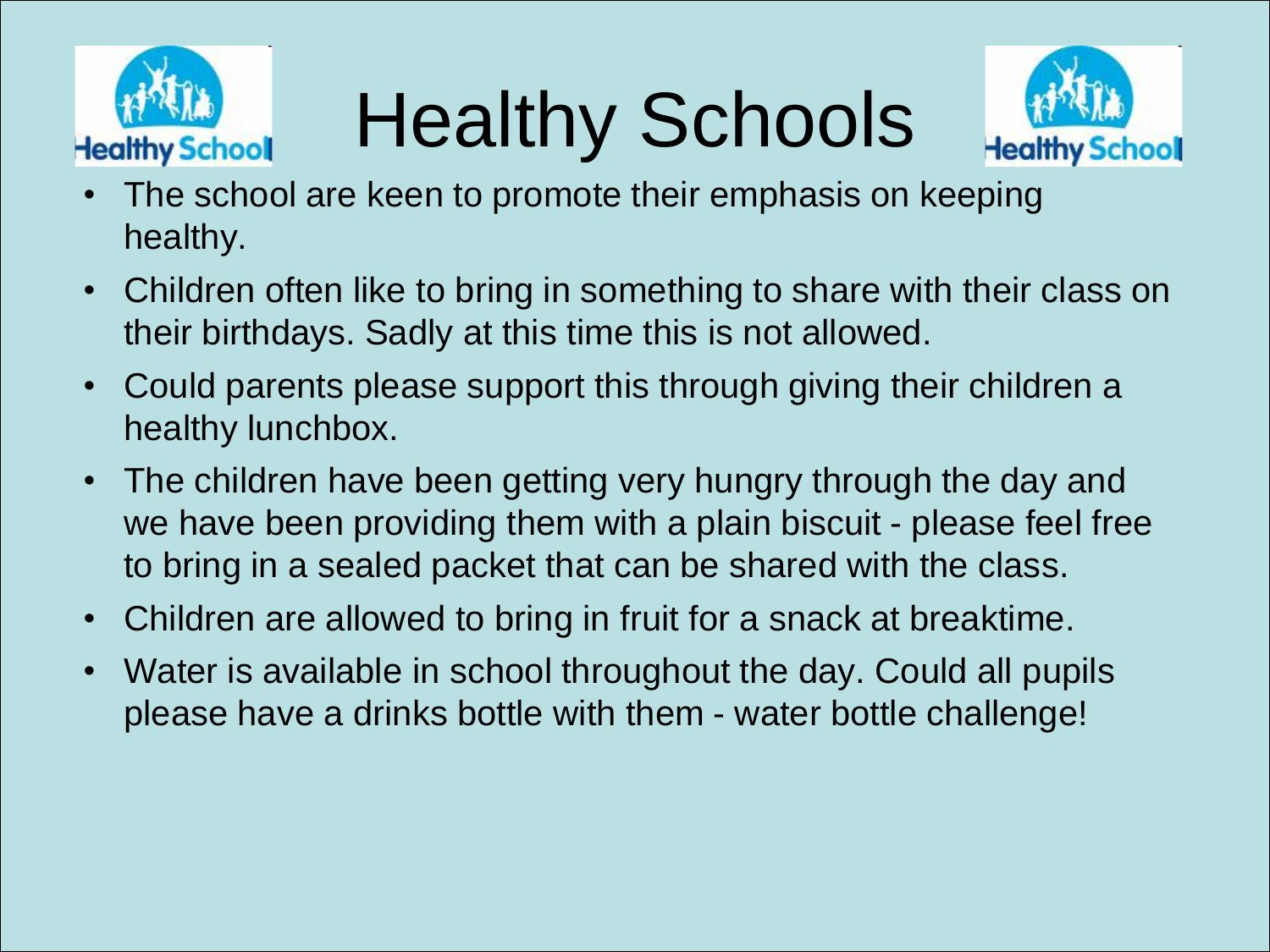

# Uniform



#### **School Uniform List**

#### **Boys**

- Grey trousers/shorts
- white polo shirt
- Bottle green/holly red Jumper
- Black/brown shoes, plain grey socks

#### Girls

- Bottle green pinafore dress (winter), red/white, green/white checked dress (summer)
- White polo shirt
- Bottle green/berry red jumper/cardigan
- White socks/ green or red tights
- Black/brown shoes (sandals in summer- not open-toed or white please)
- (regulation grey trousers may also be worn in the winter)

#### Outdoor wear: either-

- Red or bottle-green waterproof fleece/anorak
- Other dark-coloured coat
- Hats, baseball caps and gloves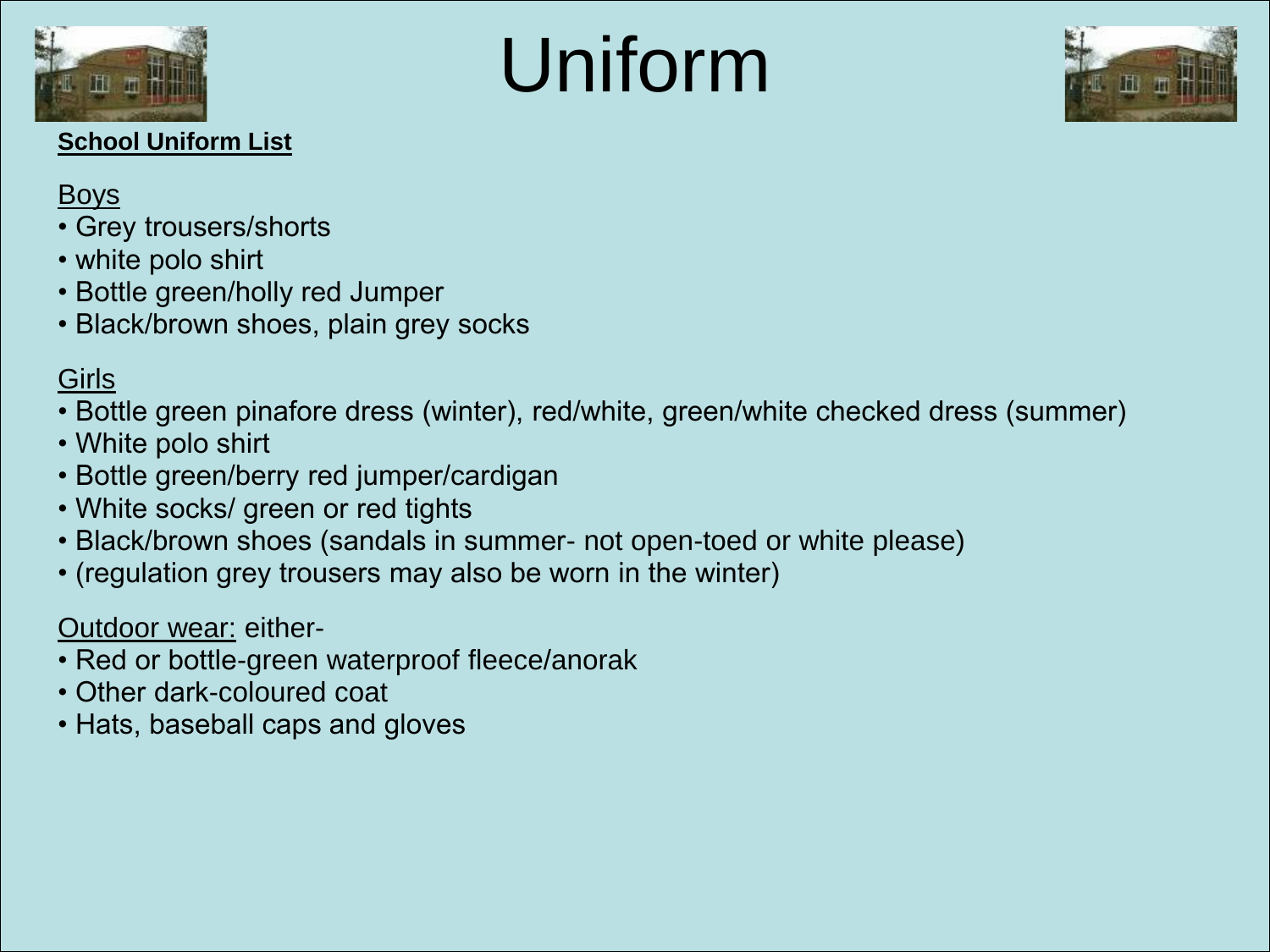

# PE Kit



- Red shorts and white T-shirts
- Black jogging bottoms and school sweatshirt (for outdoor games).
- Trainers for outside PE.

Children come into school wearing their kit on a PE day. This is a Monday and Wednesday at the moment.

### PLEASE ALSO ENSURE THAT ALL UNIFORM IS CLEARLY NAMED!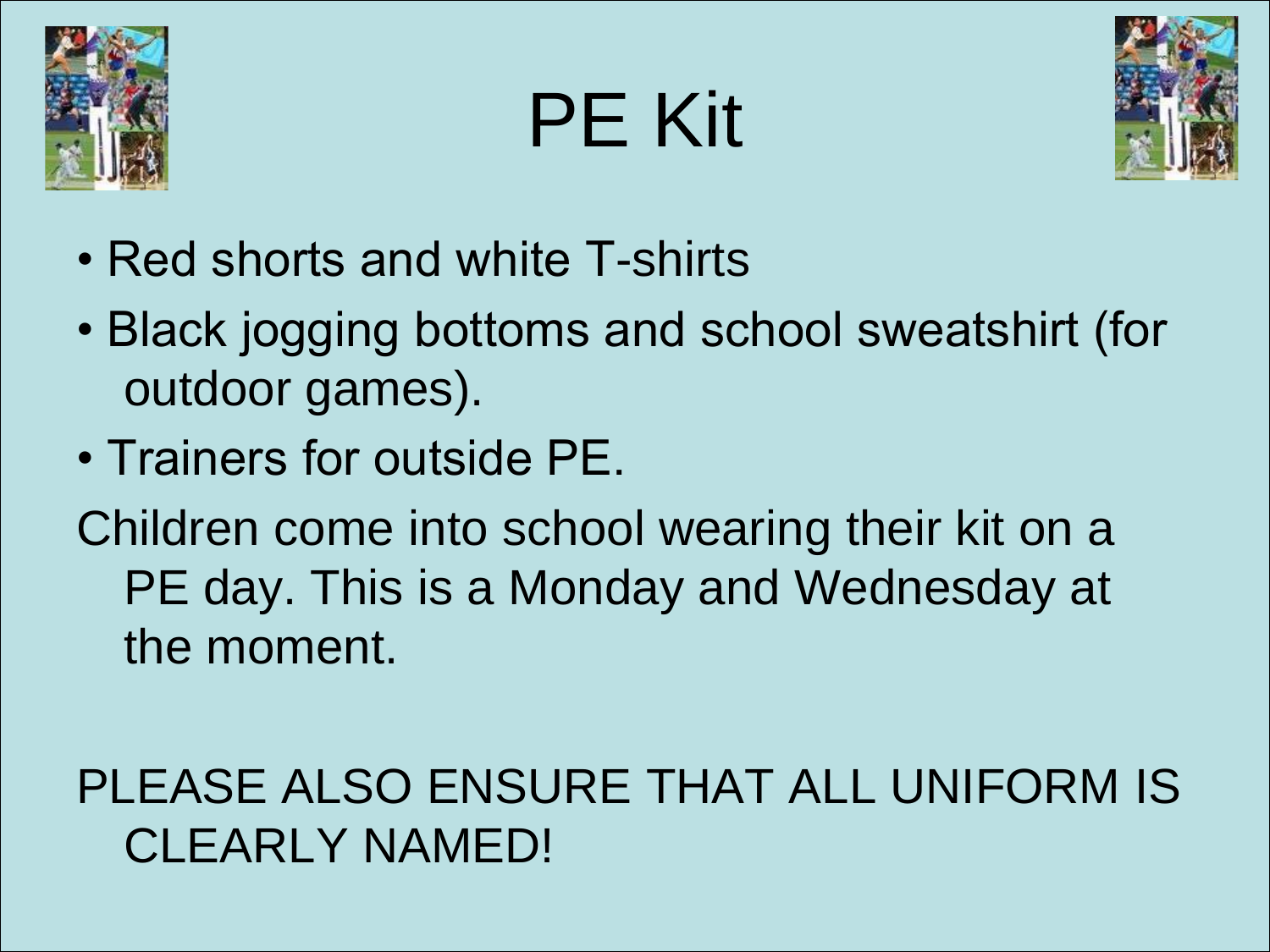

## Partnership



- Parents / Children and School. This partnership is important for a child's development.
- Can you please inform me of any changes in a pupil's home environment e.g. bereavement, hospitalisation, separation etc.
- Please email or send messages in your child's bookbag.
- Bedtimes the recommendation is that the average for an 8-year-old is 10 hours and 15 minutes, which can vary by up to an hour either way.
- If there is any change to who is collecting your child, please notify either myself or one of the class TA's or contact the school office.